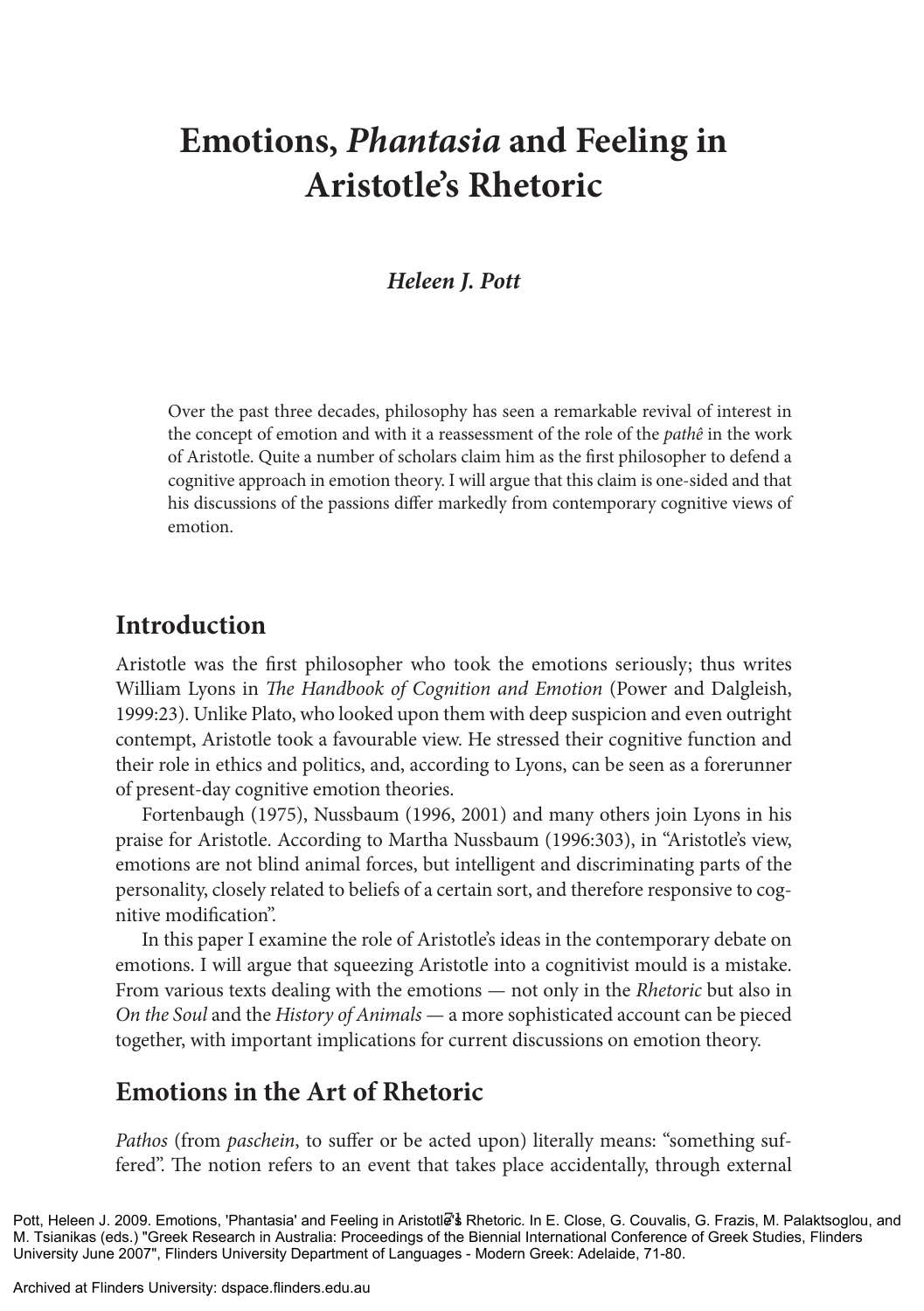#### HELEEN J. POTT

factors, something we undergo as a contingent change. In the sphere of the psychological, *pathos* can indicate any affection or emotion the soul is susceptible to. Aristotle's best known account of the emotional *pathê* is found in the *Rhetoric* (II, 1–11), where he discusses fourteen emotions in detail: anger and gentleness, love and hate, fear and confidence, shame and shamelessness, pity and indignation, benevolence and selfishness, and finally envy and emulation. He defines them as "those things through which, by being turned around, people change in their judgments (*kriseis*), and which are accompanied by pain and pleasure, such as anger, pity, fear, and other such things and their opposites" (1378a19-22).

According to Fortenbaugh (1975), the discovery of an intimate connection between emotion and judgment lies at the heart of Aristotle's division of the soul into a logical part, and a part which is itself non-logical, but listens to reason. While Plato put the passions in the group of irrational bodily feelings, Aristotle saw them as the result of a subtle interplay between the two parts of the soul. He defines anger as "a desire for revenge, accompanied by distress, as a result of (*dia*) an apparently unjustified slight which was directed to oneself or to those near to one" (1378a30–34). Fortenbaugh points out that the emotion of anger includes the thought of a slight that was unjustified, so that this thought is mentioned in the definition. The definition of fear includes the thought of imminent danger, bringing destruction or pain (1382a21–2). Fear is not a primitive bodily disturbance but a complex phenomenon, involving fearful beliefs and judgments that are a necessary condition for the emotion (Fortenbaugh, 1975:12).

The emotion of pity has an even more complex cognitive scenario, as Martha Nussbaum illustrates in her analysis of emotions in the *Rhetoric*. First, we must believe that the person we pity does not deserve misfortune, for if he could be blamed, we would think that he gets what he deserves and feel no pity (85b34–86a1). Second, it must be a misfortune which we believe could strike us too, because a person who thinks he is invulnerable will not feel pity. And finally, we must believe that the sufferings of the victim are serious, otherwise they make too little impression to evoke pity (86a6–7). The list of misfortunes includes death, bodily injury, old age, illness, ugliness, and physical handicaps (Nussbaum, 1996:308–9).

The significance of this analysis for a cognitive theory of the emotions is threefold, according to cognitive philosophers. First, Aristotle makes it clear that "cognitions" (beliefs, thoughts, judgments) initiate the emotional response and are the necessary and in some cases even sufficient conditions of emotion. Fear is my belief that I am in danger, anger my belief that I am insulted, sadness my belief that I suffered a loss, and so on. Second, the emotions are open to reason; they may be called reasonable and can be modified by rational argument. And third, there is a sharp distinction between cognition-based emotions, and bodily feelings, that are only merely accidentally related to beliefs or thoughts (cf. Fortenbaugh, 1979:134; Nussbaum, 1996:303–4).

Over the past three decades, Aristotle has gained a reputation as a pioneer of cognitive emotion theory. The fact that so many scholars have read the *Rhetoric* through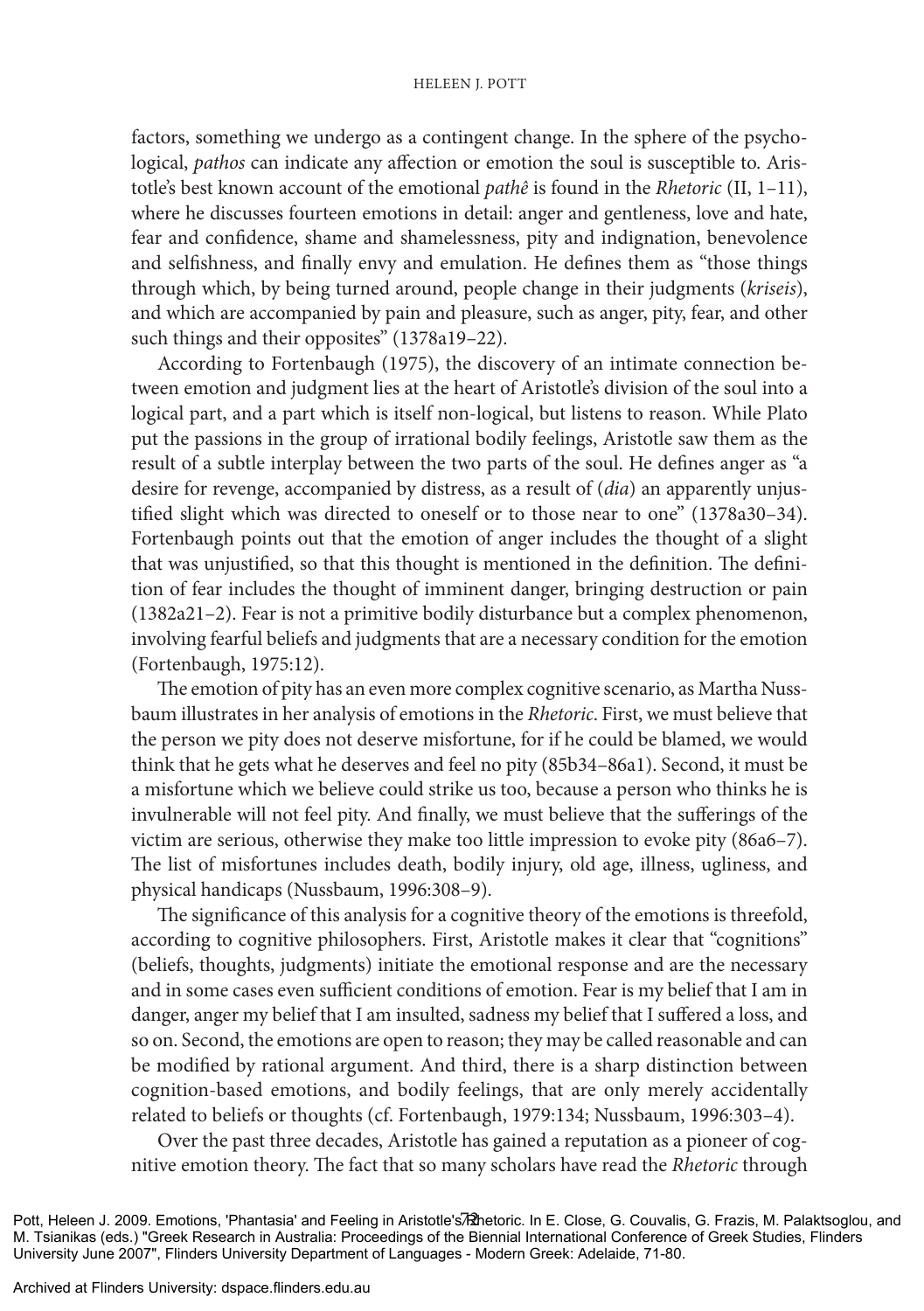the glasses of contemporary cognitivism is not a coincidence. Since the late 1970s, "cognition"-based theories have been the touchstone for all debates on the subject. The term "cognition" was derived from psychology, where it referred to higher forms of information processing like thinking, evaluating and *problem solving*. After a long period of neglect under behaviourism, cognitive psychologists rediscovered the emotions as intentional phenomena that are based on "appraisals", evaluative judgments in terms of values or concerns (Arnold, 1960).

Aristotle's account is at first sight perfectly compatible with the cognitive approach. Moreover, that there is no mention of bodily processes in the definitions in the *Rhetoric* seems to confirm the thesis that physiology is only contingently connected with emotion and that emotional states can be sufficiently explained without taking into account the underlying bodily changes. Cognitive emotion philosophers are ready to assume that this lack of interest in the physical basis of emotions proves that he is in favour of a proto-functionalist philosophy of mind (Power and Dalgleish, 1997:42–43).

According to psychological functionalism, mental states are identified by their function rather than by what they are made of. Mental functionalists attribute a causal role to consciousness, without making any further ontological claims on the nature of the mental. They say for instance that emotions can be realized in any cognitive system that is suitable *qua* organisation, regardless of whether it is a living body or a computer. According to Nussbaum, this view of the mind-body relation was anticipated in Aristotle's *hylêmorfism*. In Aristotle's psychology, she writes (Nussbaum, 1978:146), "the soul is the form or functional organization of the body, while the various 'parts of soul' are functional material states". Elsewhere she says that for Aristotle the relation between the vital functions and matter is purely contingent, and that the same mental activity can be realized in a variety of specific materials (Nussbaum and Putnam, 1992:33; LaRock, 2002:234).

# **Animal emotions**

Although the cognitive reading has interesting things to say about Aristotle's treatment of the emotions, it also poses some serious problems. For example, if it is true that Aristotle defends a cognitive view and if emotions in Aristotle do listen to reason and argument, how can he ascribe emotions to animals?

In numerous passages Aristotle speaks about emotions like fear, jealousy and love in animals. About the eagle he says in the *Historia Animalium* that "it expels his nestlings because of jealousy, because by nature it is envious and voracious" (*HA* VIII 34, 619b27–31). He also says that animals have a number of psychological characteristics which in humans are called virtues, like being quiet or wild, calm or irritable, courageous or cowardly, fearful or relaxed (*HA* VII, 588a18–31; Shivola, 1996:132).

Aristotle even seems to notice pity in animals. He tells of two dolphins swimming beneath a dead baby dolphin, and each time it threatens to sink to the bottom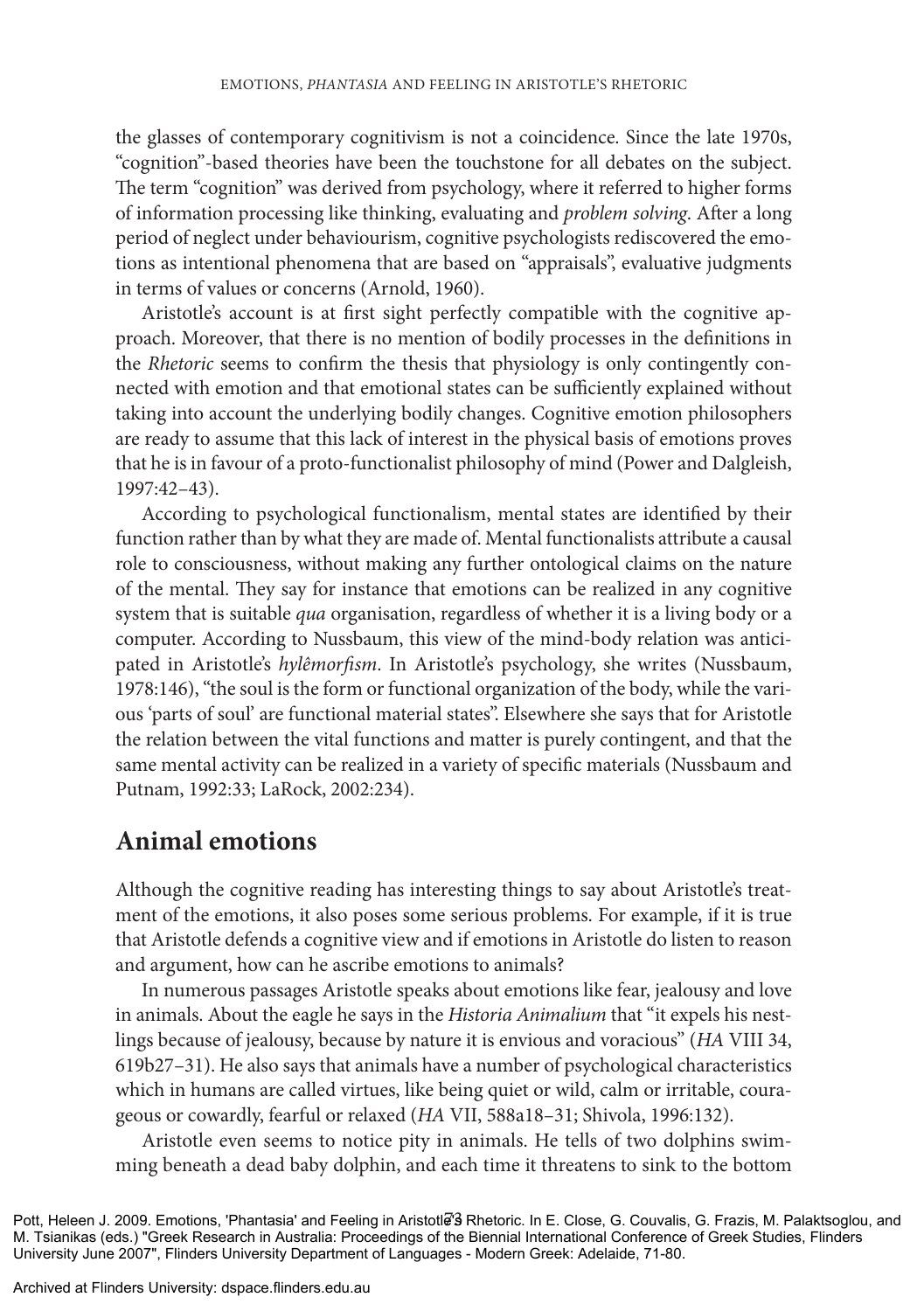#### HELEEN J. POTT

they take the little dolphin on their backs — as if out of pity, he writes (*HA* VIII 48: 631a145–200). Aside from this, he often talks about the gentleness and friendliness of dolphins, and how much they love their young. If Aristotle seriously believed that complex mental operations like thinking and judging are necessary conditions for emotions, then animals cannot be jealous or angry or sorry, because in Aristotle's view, animals have no capacity for complex thoughts or judgments.

Although this reads like a real knock-down argument against the cognitive view, it turns out not to be. The problem of animal emotions has been widely discussed over the past ten years, resulting in an interesting modification of the cognitive position (Shivola, 1996). Scholars took a thorough second look at Aristotle's list of emotions and concluded that it contains only one definition with a cognitive term referring to an articulated belief or thought.<sup>1</sup> Most of the other definitions refer to the cognitive component in terms of *phantasia* and the verb *phainesthai*. For instance, fear is defined as a kind of pain and distress as a result of the *phantasia* of a threateningly dangerous or painfully damaging thing (1382a21–3). Aristotle adds that these dangerous things must appear (*phainêtai*) close by, and not far away. It is also necessary that they give the impression (*phainêtai*) of having the great potential for inflicting destruction and suffering (1382a17–19). Anger follows a presumed insult (*phainomenên oligôrian*) and Aristotle writes that people like to phantasize about future revenge, and this *phantasia* is pleasant. Pity is a kind of pain concerning what looks like (*phainomenoi*) a destructive and painful evil that happens to someone who does not deserve it, an evil which can strike oneself too (1385b13–6). And so on.

So it is *phantasia* and not *doxa* that appears time and again as the cognitive constituent of emotion (Shivola, 1996:115–116). Its primary function is to synthesize and interpret sensory observations, to "see something in terms of something". The main difference from *doxa* is that *phantasia* bridges the gap with the senses (Nieuwenburg, 2002:99). *Phantasia* is usually interpreted as an impression, a vague perception of something which happens at this moment, or occurs in the past or the future (1370a34–5). That means that the *phantasia* may also be an unreflected, half conscious impression, a memory or a phantasy. The emotion based on *phantasia* need not be linguistically articulated, or susceptible to reason. It may be aroused by vague visual impressions or eerie sounds: we shiver although we know there is no danger ahead, as everyone knows from experience. *Phantasia* can occur in humans as well as in animals, who have, according to Aristotle, *phantasia*, but not *doxa*.

# **Bodily changes, feelings and irrationality**

With this modification of the cognitive component the problem of emotions in animals is solved. By stretching the meaning of the cognitive component and including

<sup>1</sup> Love and friendship, says Aristotle, is wishing for someone else what you think (*oietai*) is good for that person, and not for yourself (1380b35–6).

Pott, Heleen J. 2009. Emotions, 'Phantasia' and Feeling in Aristotle's **Athetoric. In E. Close, G. Couvalis, G. Frazis**, M. Palaktsoglou, and M. Tsianikas (eds.) "Greek Research in Australia: Proceedings of the Biennial International Conference of Greek Studies, Flinders University June 2007", Flinders University Department of Languages - Modern Greek: Adelaide, 71-80.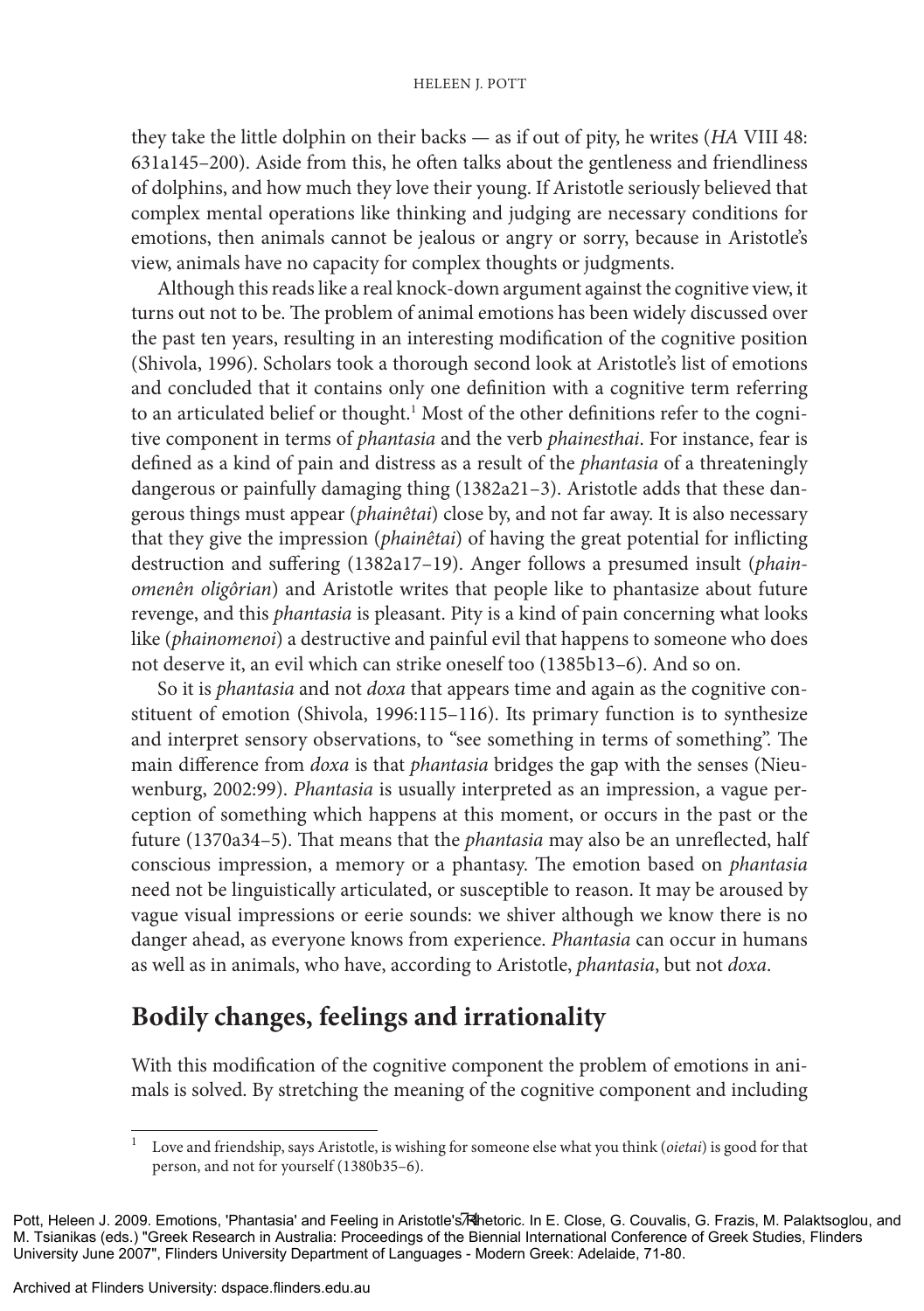Plato (left) and Aristotle, a detail of *The School of Athens*, a fresco by Raphael

non-rational, non-reflective judgments or perceptions, we can explain how animals relate emotionally to the world*.*

Yet, a second, more serious difference with the cognitive view remains. It is the significant amount of attention Aristotle gives to the physical aspect of the emotions — not so much in the *Rhetoric*, but in *De Anima*. There he makes it clear that all *pathê* of the soul are intimately connected with the body, and that the physiology of the passions cannot be considered a secondary or merely contingent matter, as cognitive theorists tend to assume.

In *De Anima* Aristotle calls the emotions *logoi enhulai*, materialized ideas. They can be defined in two different ways (*DA* I, 1 403a2). For the *phusikos*, who concentrates on the material aspect of the emotion, anger is the boiling of blood or another warm substance around the heart (403a25–403b10). For the dialectician, who is interested in the formal side of emotion, anger is a desire for revenge as a result of an unjust insult. Both descriptions refer to what "anger" really is and Aristotle leaves us in no doubt that this emotion cannot arise in a bodiless brain, nor can it be reduced to boiling blood around the heart — what matters is that the blood boils *with anger*. That the emotions are identified both by their physical and by their intentional conditions, leaves no room for an explanation of his *hylêmorfism* in terms of either mental functionalism or materialism (Rorty, 1984; LaRock, 2002).

It becomes clear from another example how crucial the bodily aspect of the emotions is for Aristotle. Some people, Aristotle says, meet serious opposition without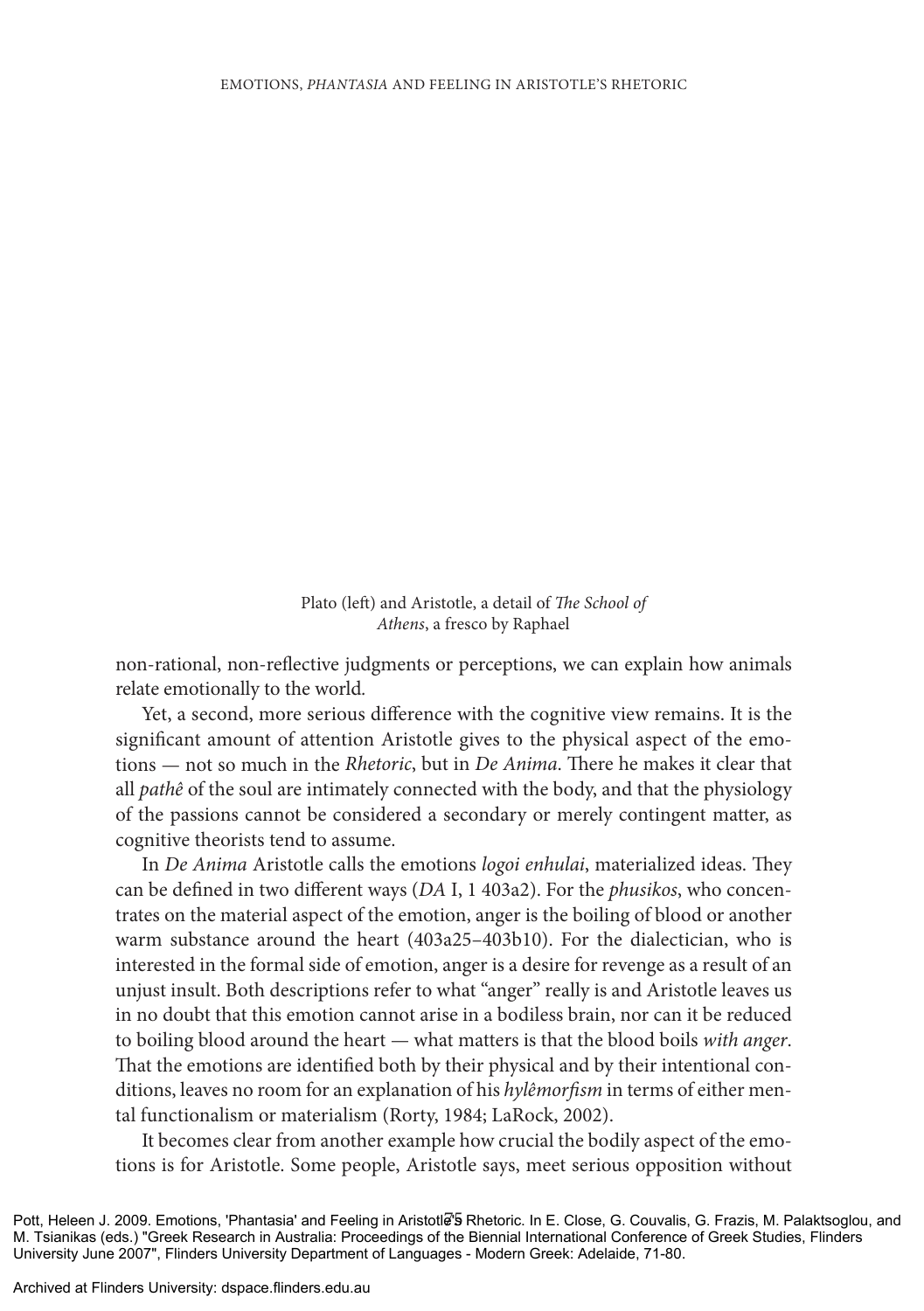#### HELEEN J. POTT

becoming angry, but at other times they are totally enraged by insignificant things. That happens, he says, when "their body is in the same swollen state as when they are angry." (*DA* 403a19–24). It is not a cognitive belief that triggers the emotion; the anger is already there, as a disposition that has its origins elsewhere. The same can be true for fear: we can be fearful without a reason, which means that the emotion fear can occur without relevant cognitions (*DA* 404a23–25), as a result of somatic or other dispositions. This fear cannot be easily regulated or altered by arguments, let alone dismissed. In the *Rhetoric* (1389b29–32) these kinds of unreasonable, cognitively impenetrable fears are connected with old age and its attendant fall of body temperature; in *Partes Animalium* (650b27–30) Aristotle mentions the role of watery blood.

Just as troublesome for the cognitivist standard view is the fact, directly connected with this, that Aristotle does not bother with the cognitive dogma that *feelings*, on account of their physiological background, should not play a role in the definition of an emotion. From a cognitive point of view *feelings* are subjective sensations produced by the body, resonances of physical changes and of secondary importance. But for Aristotle *feelings* can be essential. From his list in the *Rhetoric* it is clear that he does not hesitate to straightforwardly call some emotions *lupai* — pains, unpleasant feelings; "Let us call fear a *lupê* because of the *phantasia* of a destructive and painful event in the future" (1382a21–2). Here, feeling is not a side effect, but an essential constituent of the emotion, and the relation between emotion and feeling is conceptual and not causal (Leighton, 1996:219–220; Nieuwenburg, 2002:88). Shame and pity are also called *lupai*, just as indignation and envy.

In these cases the feeling quality enters into the definition itself, without however affecting the cognitive structure of the emotion. That is why Aristotle's description of these painful feelings differs significantly from the cognitivist characterisation: Aristotle's feelings are not primitive sensations, nor side effects of a cognition, nor perceptions of bodily states, and they are not marginal for the phenomenology of the emotional experience. They are "feelings towards" (Goldie, 2000) or "felt evaluations" (Helm, 2002), that have intentionality and constitute how we find ourselves in the world.

This makes the use of the term "cognitive" for Aristotle's dealings with emotions in the *Rhetoric* even more problematic — that is, if we take a cognitive theory as a theory that states that the bodily and feeling aspects of an emotion are less important than the cognitive ones and which ascribes to the cognitive component an exclusive and essential role.

### **Emotions, moods and dispositions**

A final difference with the cognitive view is that the *pathê* in Aristotle's works are not only short term emotional reactions with a well defined cognitive starting point. They also include moods and dispositions that have a longer duration. For instance,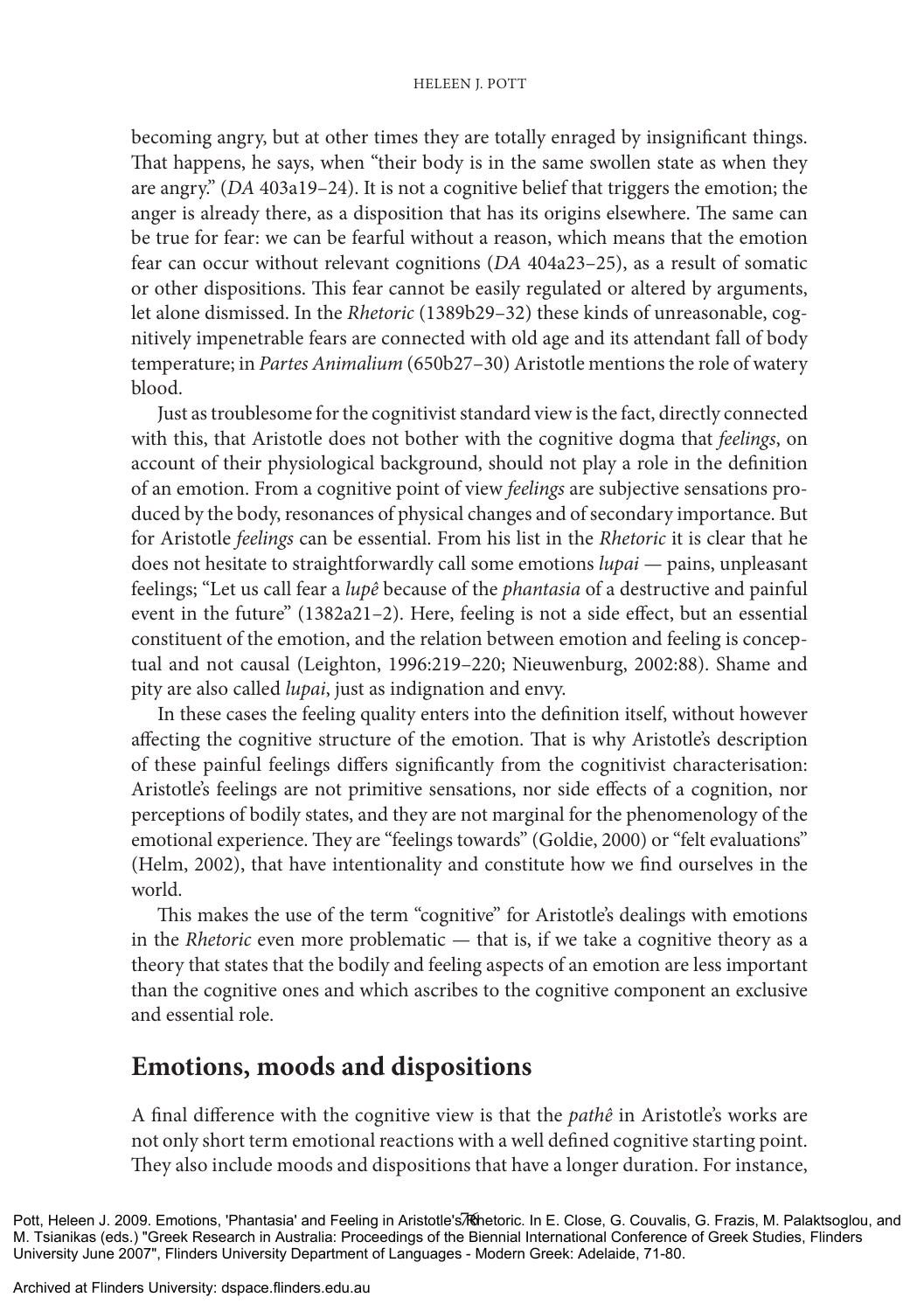his list in the *Rhetoric* mentions gentleness (as the opposite of anger), confidence (as the opposite of fear), love and hate (1378a18–19), benevolence and selfishness, eagerness to match others — all long-term emotional dispositions, with a diffuse object orientation. For example, gentleness, according to Aristotle, does not usually have a cognitive origin, but is mainly the result of a prosperous and painless life. For an orator such stabler long term moods or dispositions are at least as important as short term occurring emotions. Aristotle says so himself: "We judge not in the same way when we feel unhappy or happy, friendly or unfriendly" (1356a4-6). The audience reacts to rhetorical arguments from a certain background disposition that colours present judgments. But such moods in the background can easily change into abrupt emotions in the foreground: friendliness can turn into anger or hostility, confidence into fear, pity into indignation, with all political consequences involved.

So it is obvious that the phenomena that fall under the emotional *pathê* in Aristotle's works can be long-term or short-term, reasonable or unreasonable, urgent emotional reactions but also stable moods or dispositions. They can show a high or low level of cognitive complexity and they can be specifically human, or we can share them with animals. This heterogeneity is in accordance with the original meaning of *pathos*, as a very broad notion which refers to something that happens to us, an event that takes place through external factors. Aristotle points out that the emotional *pathê* have intentionality and are accompanied by pleasant or unpleasant feelings, but otherwise there is no sharp distinction from psychological *pathê*. As *pathos* has its origin in diffuse common usage, the emotions do not form a natural class of psychological states, as A. Rorty argues (1984:522–3).

In any case, it is clear that Aristotle's *pathos* is much more heterogeneous than the modern "emotion", which was conceived as a psychological category at the end of the nineteenth century, its meaning coined in a strictly scientific context. In the course of the twentieth century, "emotion" became the new term for phenomena which can be categorized as acute emotional reactions to an object or event that causes a noticeable change in the bodily and psychic balance (Dixon, 2003). Empir ical research has carved up this sharply defined emotion into separate, empirically individuated components (cognition, feeling, expression, action readiness, bod ily change), in order to develop a comprehensive scientific theory of the emotions which could answer questions about causal relations and necessary and/or sufficient conditions.

Aristotle had an open mind to the phenomenological richness of the passions and saw no reason to isolate a selection of them as the natural class of emotions. He was not interested in a comprehensive scientific theory either, nor did he see emotions as the sum of cognitive, behavioural, and physiological components. Aristotle worked with a pre-analytical vocabulary and studied the emotions in the context of general philosophical questions. In the *Rhetoric* he examined how emotions influence public opinion, in his ethical treatises how they influence moral virtue and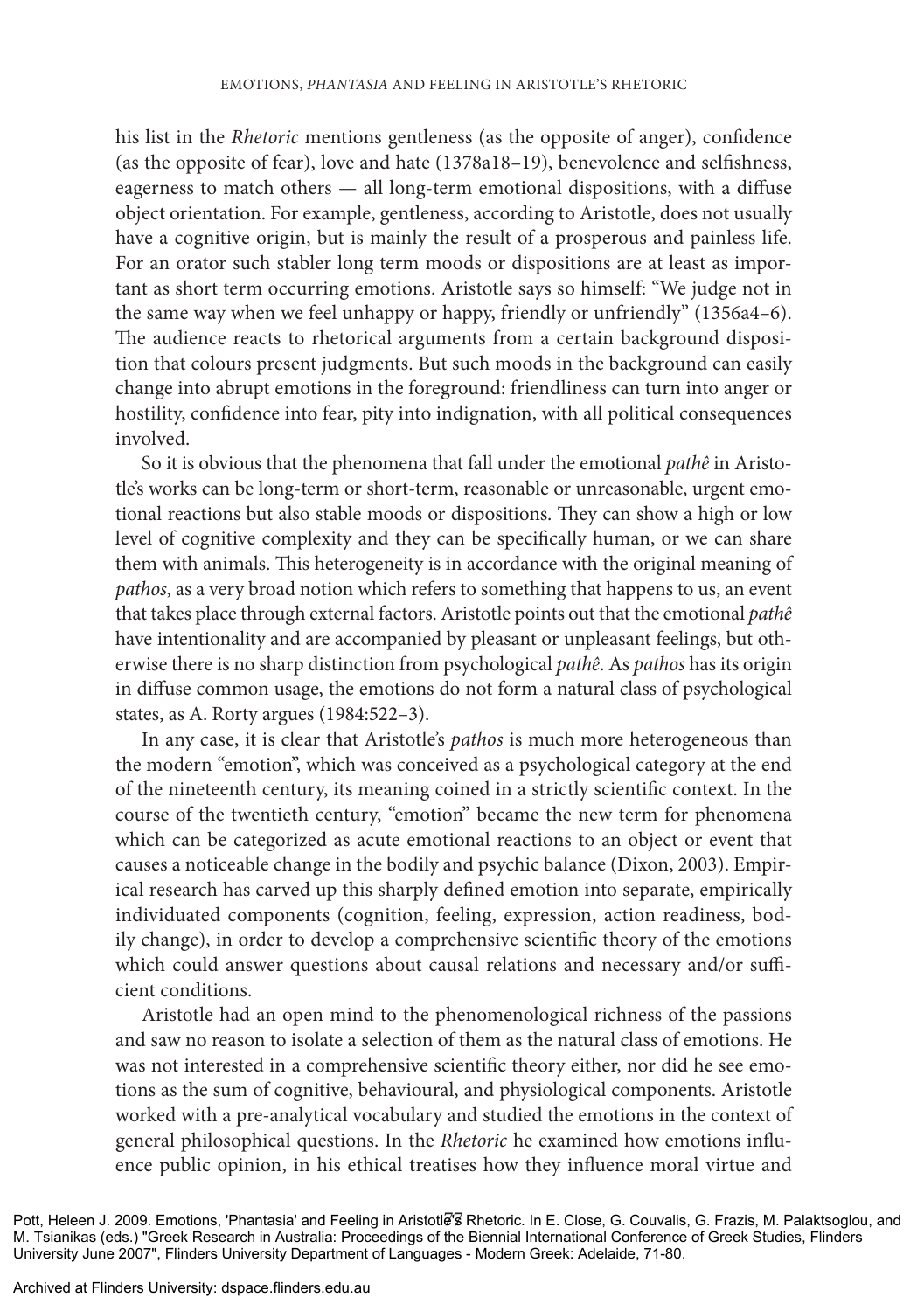freedom of the will, and in *De Anima* how they relate to our bodily individuation (Rorty, 1984:545).

The fact that Aristotle, in his most extensive study, the *Rhetoric*, devoted so much attention to cognitive aspects of the passions is not evidence for a proto-cognitive or proto-functionalist view on mental states, but is the result of his philosophical preoccupations. As the context is rhetorical, he does not discuss the physiology and biology of the passions, nor does he deal with animals. He introduces the passions in pairs of opposites because orators work with unstable and changeable moods and emotions. Gentleness can suddenly make way for anger at the thought of an insult. In the political context of the *Rhetoric*, the emotion of anger is described in terms of an acute sensitivity to status-based issues, as a response to a belittling slight. As to how far this humiliated anger, eager for revenge, can be generalized towards non-political situations, is open to debate.

# **Conclusion**

In conclusion we may say that Aristotle shares two important insights with contemporary cognitivists, namely, first, that emotions are intentional states that have a cognitive structure, and second, that the various types of emotions (anger, fear, sadness, love, hate, etc.) are individuated on the basis of a cognitive criterion. The cognitivists are wrong, however, to assume that Aristotle's concept *pathos* refers to the same phenomena as our contemporary "emotion". Aristotle did not narrow down the domain of the emotional *pathê* into the group of object-oriented emotions with a high complexity, that are favoured by the cognitivists. In his view, the animal emotions and the cognitively impenetrable, non-rational emotions, feelings and dispositions are just as interesting as the rational emotions of orthodox cognitivism. Therefore, as to the discovery of Aristotle as a cognitivist *avant la lettre*, we may conclude that it is a form of "whiggish history", which says more about the blind spots of contemporary emotion research than about Aristotle.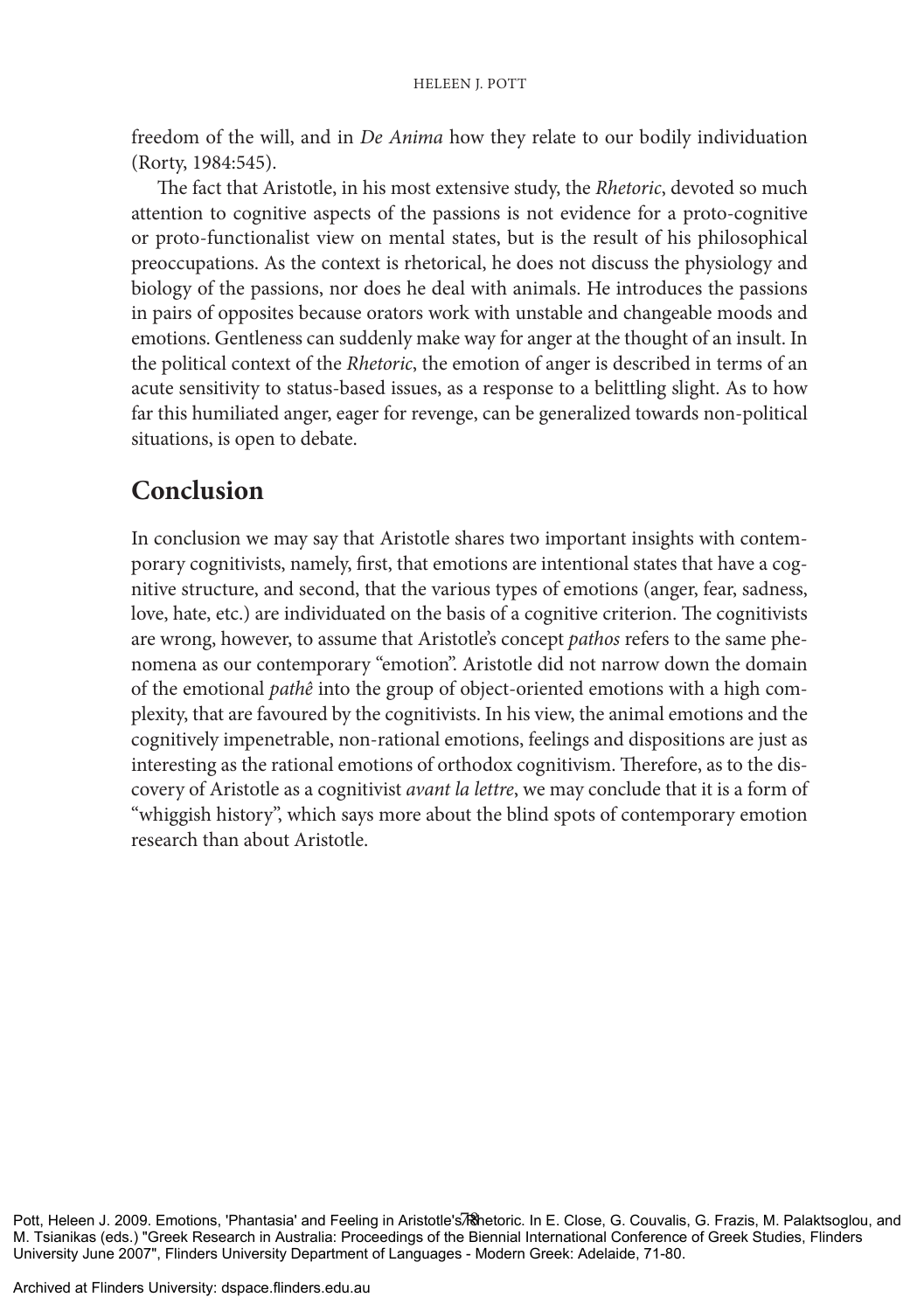### **Bibliography**

#### Aristotle

Aristotle, *The Art of Rhetoric*. Translated by J. H. Freese, 1926. Cambridge: Harvard University Press.

Aristotle, *History of Animals*. Translated by D. M. Balme, 1991. Cambridge: Harvard University Press.

Aristotle, *On Rhetoric*. Translated by George A. Kennedy, 1991, New York: Oxford University Press.

Aristotle, *On the Soul*. Translated by W. S. Hett, 1957. Cambridge: Harvard University Press. Arnold, 1960

M. Arnold, *Emotion and Personality*. New York: Columbia University Press.

### Dalgleish and Power, 1999

T. Dalgleish and M. Power (eds), *Handbook of Cognition and Emotion*. New York: John Wiley and Sons.

#### Dixon, 2003

T. H. Dixon, *From Passions to Emotions: The Creation of a Secular Psychological Category.*  Cambridge: Cambridge University Press.

#### Fortenbaugh, 1975

W. W. Fortenbaugh, *Aristotle on Emotion*. London: Duckworth.

### Goldie, 2000

P. Goldie, *The Emotions: A Philosophical Exploration*. Oxford: Clarendon Press.

Helm, 2002

B. Helm, "Felt Evaluations. A theory of pleasures and pains". *American Philosophical Quarterly,* 39:13–30.

LaRock, 2002

E. LaRock, "Against the functionalist reading of Aristotle's philosophy of perception and emotion". *International Philosophical Quarterly*, 42:231–258.

#### Leighton, 1996

St. Leighton, "Aristotle and the Emotions". In Rorty 1996:206–238.

Lyons, 1999

W. Lyons, "The Philosophy of Cognition and Emotion". In Dalgleish and Power, 1999:21–45.

#### Nieuwenburg, 2002

P. Nieuwenburg, "Emotion and Perception in Aristotle's Rhetoric". *Australasian Journal of Philosophy* 40, 1:86–100.

Nussbaum, 1978

M. C. Nussbaum, *Aristotle's De Motu Animalium*. Princeton: Princeton University Press.

#### Nussbaum, 1996

M. C. Nussbaum, "Aristotle on Emotions and Rational Persuasion". In Rorty 1996:303–324. Nussbaum, 2001

M. C. Nussbaum, *The Upheavals of Thought: The Intelligence of Emotions*. New York: Cambridge University Press.